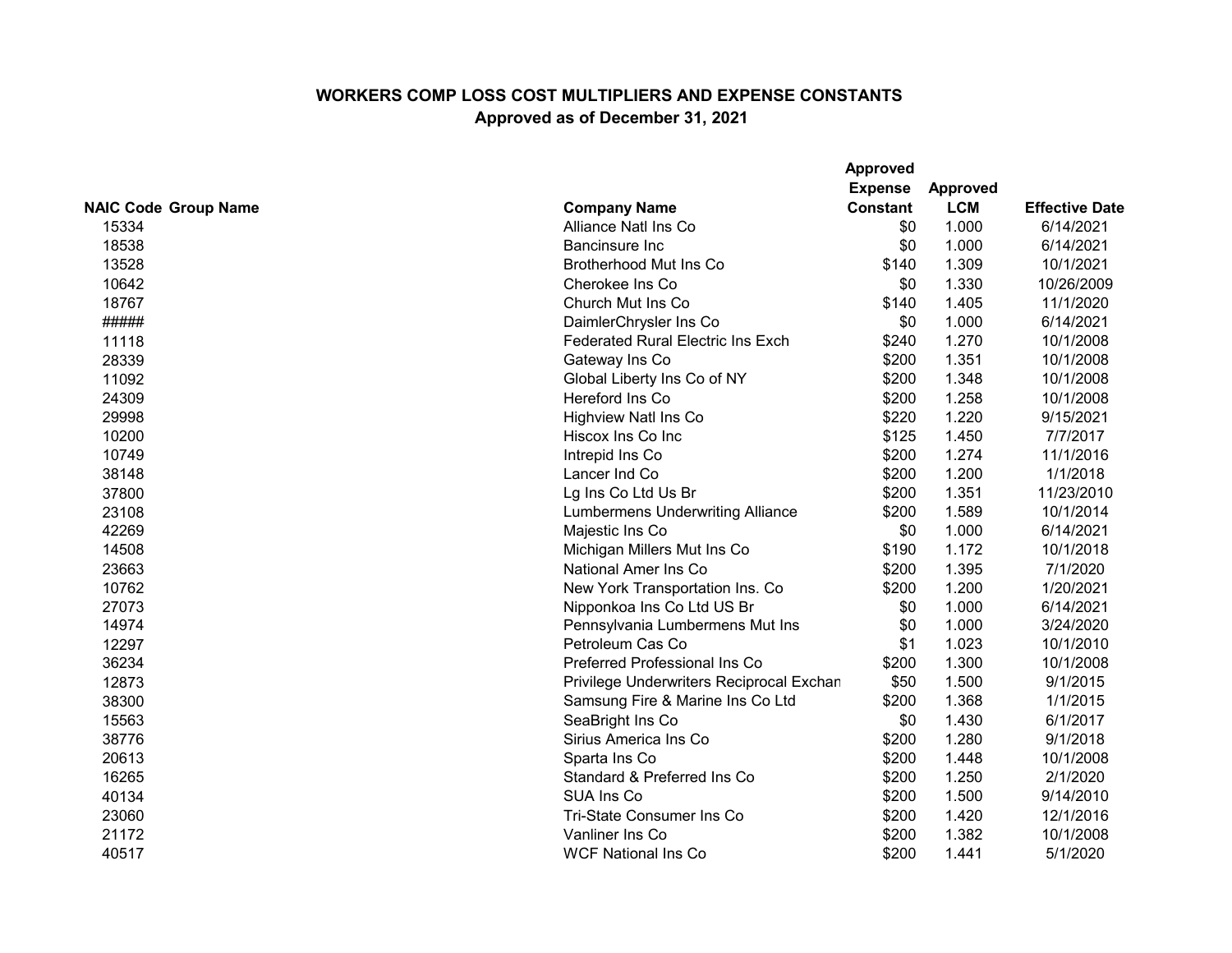|       |                              |                                      | <b>Approved</b><br><b>Expense</b> | <b>Approved</b> |                       |
|-------|------------------------------|--------------------------------------|-----------------------------------|-----------------|-----------------------|
|       | <b>NAIC Code Group Name</b>  | <b>Company Name</b>                  | <b>Constant</b>                   | <b>LCM</b>      | <b>Effective Date</b> |
| 15350 |                              | West Bend Mut Ins Co                 | \$220                             | 1.458           | 3/27/2020             |
| 31232 |                              | <b>Work First Cas Co</b>             | \$200                             | 1.489           | 11/25/2019            |
| 12304 | <b>ACCIDENT FUND</b>         | <b>Accident Fund General Ins Co</b>  | \$250                             | 1.350           | 6/2/2011              |
| 10166 | <b>ACCIDENT FUND</b>         | Accident Fund Ins Co of America      | \$250                             | 1.300           | 6/2/2011              |
| 12305 | <b>ACCIDENT FUND</b>         | <b>Accident Fund National Ins Co</b> | \$250                             | 1.250           | 6/2/2011              |
| 29157 | <b>ACCIDENT FUND</b>         | United Wisconsin Ins Co              | \$250                             | 1.300           | 6/2/2011              |
| 22667 | <b>ACE LTD GRP</b>           | Ace Amer Ins Co                      | \$300                             | 1.150           | 10/1/2019             |
| 20702 | ACE LTD GRP                  | Ace Fire Underwriters Ins Co         | \$300                             | 1.035           | 10/1/2019             |
| 20699 | <b>ACE LTD GRP</b>           | Ace Prop & Cas Ins Co                | \$300                             | 1.231           | 10/1/2019             |
| 18279 | <b>ACE LTD GRP</b>           | <b>Bankers Standard Ins Co</b>       | \$300                             | 1.423           | 10/1/2019             |
| 43575 | <b>ACE LTD GRP</b>           | Indemnity Ins Co Of North Amer       | \$300                             | 1.035           | 10/1/2019             |
| 22713 | <b>ACE LTD GRP</b>           | Insurance Co of N Amer               | \$300                             | 1.265           | 10/1/2019             |
| 22748 | ACE LTD GRP                  | Pacific Employers Ins Co             | \$300                             | 1.035           | 10/1/2019             |
| 10030 | <b>ACE LTD GRP</b>           | Westchester Fire Ins Co              | \$300                             | 1.179           | 10/1/2019             |
| 42552 | <b>AIX GRP</b>               | Nova Cas Co                          | \$200                             | 1.540           | 10/15/2018            |
| 10472 | <b>ALLEGHANY GRP</b>         | Capitol Ind Corp                     | \$0                               | 1.000           | 2/12/2021             |
| 21849 | <b>ALLIANZ INS GRP</b>       | American Automobile Ins Co           | \$200                             | 1.469           | 10/1/2021             |
| 21857 | <b>ALLIANZ INS GRP</b>       | American Ins Co                      | \$200                             | 1.000           | 10/1/2020             |
| 21865 | <b>ALLIANZ INS GRP</b>       | Associated Ind Corp                  | \$200                             | 1.000           | 10/1/2020             |
| 21873 | <b>ALLIANZ INS GRP</b>       | Firemans Fund Ins Co                 | \$200                             | 1.175           | 10/1/2021             |
| 21881 | <b>ALLIANZ INS GRP</b>       | <b>National Surety Corp</b>          | \$200                             | 1.249           | 10/1/2021             |
| 19984 | AMERICAN CONTRACTORS INS GRP | <b>ACIG Ins Co</b>                   | \$0                               | 1.310           | 12/1/2021             |
| 23337 | AMERICAN EUROPEAN GRP        | American European Ins Co             | \$200                             | 1.252           | 11/22/2019            |
| 26832 | AMERICAN FINANCIAL GRP       | <b>Great Amer Alliance Ins Co</b>    | \$200                             | 1.140           | 10/1/2013             |
| 26344 | AMERICAN FINANCIAL GRP       | <b>Great Amer Assur Co</b>           | \$200                             | 1.140           | 10/1/2013             |
| 16691 | AMERICAN FINANCIAL GRP       | <b>Great Amer Ins Co</b>             | \$200                             | 1.270           | 10/1/2013             |
| 22136 | AMERICAN FINANCIAL GRP       | Great Amer Ins Co of NY              | \$200                             | 1.270           | 10/1/2013             |
| 31135 | AMERICAN FINANCIAL GRP       | <b>Great Amer Security Ins Co</b>    | \$0                               | 1.000           | 4/3/2020              |
| 33723 | AMERICAN FINANCIAL GRP       | Great Amer Spirit Ins Co             | \$200                             | 1.270           | 4/1/2014              |
| 36064 | AMERICAN FINANCIAL GRP       | Hanover American Ins Co              | \$200                             | 1.082           | 3/1/2014              |
| 32620 | AMERICAN FINANCIAL GRP       | National Interstate Ins Co           | \$120                             | 1.090           | 1/1/2013              |
| 19402 | AMERICAN INTL GRP            | AIG Property Cas Co                  | \$200                             | 1.407           | 7/1/2018              |
| 19399 | AMERICAN INTL GRP            | AIU Ins Co                           | \$200                             | 1.069           | 7/1/2018              |
| 19380 | <b>AMERICAN INTL GRP</b>     | American Home Assur Co               | \$200                             | 1.211           | 7/1/2018              |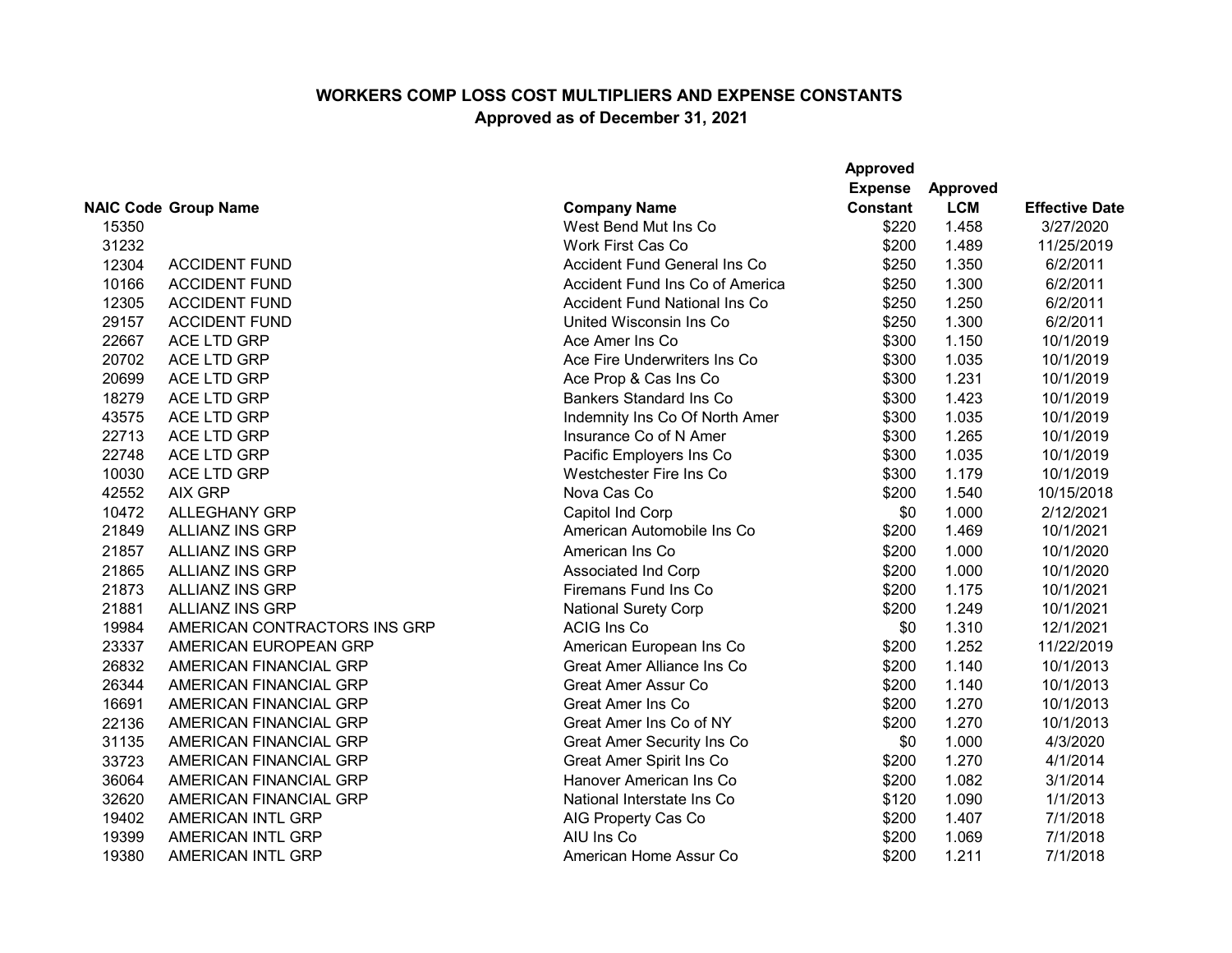|       |                                |                                     | <b>Approved</b> |                 |                       |
|-------|--------------------------------|-------------------------------------|-----------------|-----------------|-----------------------|
|       |                                |                                     | <b>Expense</b>  | <b>Approved</b> |                       |
|       | <b>NAIC Code Group Name</b>    | <b>Company Name</b>                 | <b>Constant</b> | <b>LCM</b>      | <b>Effective Date</b> |
| 19410 | AMERICAN INTL GRP              | Commerce & Industry Ins Co          | \$200           | 1.440           | 7/1/2018              |
| 19410 | AMERICAN INTL GRP              | Commerce & Industry Ins Co          | \$200           | 1.440           | 7/1/2018              |
| 23817 | <b>AMERICAN INTL GRP</b>       | Illinois Natl Ins Co                | \$200           | 1.309           | 7/1/2018              |
| 19429 | AMERICAN INTL GRP              | Insurance Co Of The State Of PA     | \$200           | 1.309           | 7/1/2018              |
| 19445 | AMERICAN INTL GRP              | National Union Fire Ins Co Of Pitts | \$200           | 1.309           | 7/1/2018              |
| 23841 | AMERICAN INTL GRP              | New Hampshire Ins Co                | \$200           | 1.113           | 7/1/2018              |
| 23450 | AMERICAN MODERN INS GRP        | American Family Home Ins Co         | \$290           | 1.305           | 5/1/2013              |
| 23469 | AMERICAN MODERN INS GRP        | American Modern Home Ins Co         | \$290           | 1.522           | 5/1/2013              |
| 13803 | AMERICAN NATL FIN GRP          | Farm Family Cas Ins Co              | \$200           | 1.260           | 10/1/2012             |
| 29963 | AMERICAN NATL FIN GRP          | United Farm Family Ins Co           | \$200           | 1.386           | 10/1/2012             |
| 19488 | AMERISURE CO GRP               | Amerisure Ins Co                    | \$230           | 1.229           | 10/1/2008             |
| 23396 | AMERISURE CO GRP               | Amerisure Mut Ins Co                | \$230           | 1.366           | 10/1/2008             |
| 19879 | AMTRUST GMACI MAIDEN GROUP     | Security National Insurance Co      | \$200           | 1.100           | 12/1/2010             |
| 15954 | <b>AMTRUST GRP</b>             | AmTrust Insurance Co of Kansas      | \$200           | 1.360           | 3/3/2016              |
| 26662 | <b>AMTRUST GRP</b>             | Milford Casualty Ins Co             | \$250           | 1.360           | 9/1/2021              |
| 12491 | <b>AMTRUST GRP</b>             | Rochdale Ins Co Of NY               | \$200           | 1.360           | 10/1/2008             |
| 22985 | <b>AMTRUST GRP</b>             | Sequoia Ins Co                      | \$150           | 1.050           | 10/1/2019             |
| 19216 | <b>AMTRUST GRP</b>             | Southern Ins Co                     | \$200           | 1.220           | 9/1/2021              |
| 10499 | <b>AMTRUST GRP</b>             | CorePointe Ins Co                   | \$200           | 1.100           | 9/1/2021              |
| 42376 | <b>AMTRUST GRP</b>             | Technology Ins Co Inc               | \$200           | 1.220           | 10/1/2008             |
| 25011 | <b>AMTRUST GRP</b>             | Wesco Ins Co                        | \$250           | 1.600           | 10/1/2017             |
| 30830 | <b>ARCH INS GRP</b>            | Arch Ind Ins Co                     | \$200           | 1.050           | 8/9/2013              |
| 11150 | <b>ARCH INS GRP</b>            | Arch Ins Co                         | \$200           | 1.427           | 2/1/2019              |
| 19801 | <b>ARGONAUT GRP</b>            | Argonaut Ins Co                     | \$200           | 1.319           | 10/1/2008             |
| 19828 | <b>ARGONAUT GRP</b>            | Argonaut Midwest Ins Co             | \$200           | 1.121           | 10/1/2008             |
| 35505 | <b>ARGONAUT GRP</b>            | Rockwood Casualty Insurance Company | \$200           | 1.539           | 2/8/2012              |
| 12866 | AXA XL Ins Grp                 | T.H.E. Ins Co                       | \$200           | 1.346           | 10/1/2019             |
| 12416 | <b>BALDWIN &amp; LYONS GRP</b> | Protective Ins Co                   | \$200           | 1.328           | 12/1/2020             |
| 40460 | <b>BALDWIN &amp; LYONS GRP</b> | Sagamore Ins Co                     | \$200           | 1.169           | 1/4/2019              |
| 10391 | <b>BERKSHIRE HATHAWAY GRP</b>  | Berkshire Hathaway Direct Ins Co    | \$340           | 1.200           | 12/1/2020             |
| 20044 | <b>BERKSHIRE HATHAWAY GRP</b>  | Berkshire Hathaway Homestate Ins Co | \$200           | 1.510           | 9/27/2011             |
| 38865 | <b>BERKSHIRE HATHAWAY GRP</b>  | California Ins Co                   | \$0             | 1.410           | 2/15/2011             |
| 28258 | <b>BERKSHIRE HATHAWAY GRP</b>  | <b>Continental Ind Co</b>           | \$0             | 1.280           | 2/15/2011             |
| 20052 | <b>BERKSHIRE HATHAWAY GRP</b>  | National Liab & Fire Ins Co         | \$280           | 1.540           | 4/1/2016              |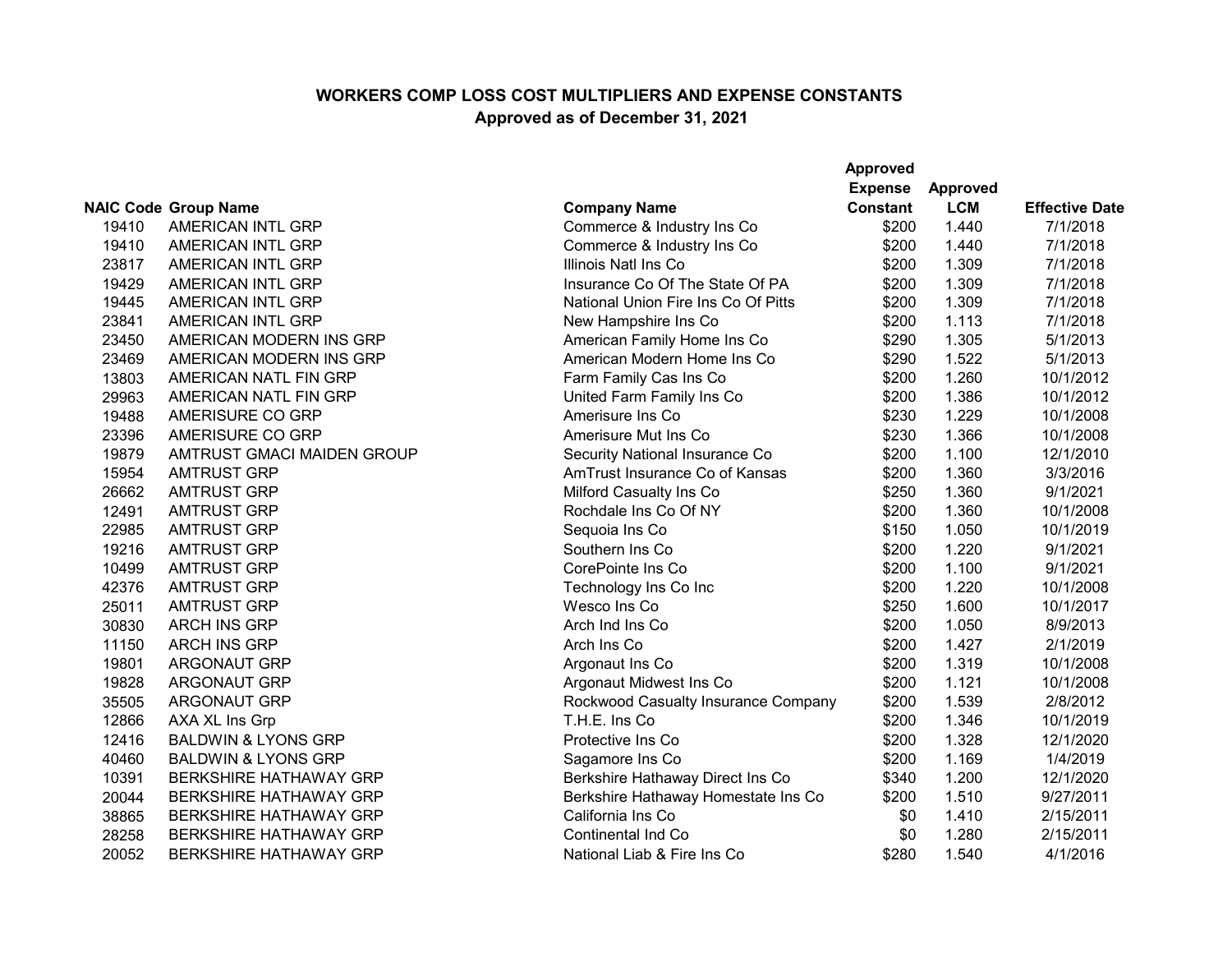|       |                               |                                      | <b>Approved</b> |                 |                       |
|-------|-------------------------------|--------------------------------------|-----------------|-----------------|-----------------------|
|       |                               |                                      | <b>Expense</b>  | <b>Approved</b> |                       |
|       | <b>NAIC Code Group Name</b>   | <b>Company Name</b>                  | <b>Constant</b> | <b>LCM</b>      | <b>Effective Date</b> |
| 34630 | <b>BERKSHIRE HATHAWAY GRP</b> | Oak River Ins Co                     | \$200           | 1.400           | 8/3/2010              |
| 11673 | <b>BERKSHIRE HATHAWAY GRP</b> | Redwood Fire and Casualty Ins Co     | \$200           | 1.744           | 5/1/2016              |
| 20931 | <b>BERKSHIRE HATHAWAY GRP</b> | Wellfleet Ins Co of New York         | \$340           | 1.800           | 10/1/2021             |
| 20222 | CENTRAL MUT INS CO GRP        | All Amer Ins Co                      | \$330           | 1.291           | 10/1/2021             |
| 20230 | CENTRAL MUT INS CO GRP        | Central Mut Ins Co                   | \$330           | 1.519           | 10/1/2021             |
| 21903 | <b>CENTURY SURETY GRP</b>     | Procentury Ins Co                    | \$250           | 1.400           | 1/8/2020              |
| 12777 | CHUBB & SON INC GRP           | Chubb Ind Ins Co                     | \$300           | 1.128           | 10/1/2019             |
| 10052 | CHUBB & SON INC GRP           | Chubb Natl Ins Co                    | \$300           | 1.026           | 10/1/2019             |
| 35181 | CHUBB & SON INC GRP           | <b>Executive Risk Ind Inc</b>        | \$300           | 1.077           | 10/1/2019             |
| 20281 | CHUBB & SON INC GRP           | Federal Ins Co                       | \$300           | 1.282           | 10/1/2019             |
| 20303 | CHUBB & SON INC GRP           | Great Northern Ins Co                | \$300           | 1.192           | 10/1/2019             |
| 20346 | CHUBB & SON INC GRP           | Pacific Ind Co                       | \$300           | 1.090           | 10/1/2019             |
| 20397 | CHUBB & SON INC GRP           | Vigilant Ins Co                      | \$300           | 1.282           | 10/1/2019             |
| 28665 | <b>CINCINNATI FIN GRP</b>     | Cincinnati Cas Co                    | \$225           | 1.264           | 8/1/2018              |
| 10677 | <b>CINCINNATI FIN GRP</b>     | Cincinnati Ins Co                    | \$225           | 1.106           | 8/1/2018              |
| 23280 | <b>CINCINNATI FIN GRP</b>     | The Cincinnati Indemnity Co          | \$225           | 1.391           | 8/1/2018              |
| 20427 | <b>CNA INS GRP</b>            | American Cas Co Of Reading PA        | \$200           | 1.122           | 10/1/2020             |
| 20443 | CNA INS GRP                   | <b>Continental Cas Co</b>            | \$200           | 1.572           | 10/1/2020             |
| 35289 | CNA INS GRP                   | <b>Continental Ins Co</b>            | \$200           | 1.035           | 10/1/2020             |
| 20478 | <b>CNA INS GRP</b>            | National Fire Ins Co Of Hartford     | \$200           | 1.320           | 10/1/2020             |
| 20494 | <b>CNA INS GRP</b>            | <b>Transportation Ins Co</b>         | \$200           | 1.412           | 10/1/2020             |
| 20508 | <b>CNA INS GRP</b>            | Valley Forge Ins Co                  | \$200           | 1.214           | 10/1/2020             |
| 11123 | <b>DELPHI FIN GRP</b>         | Safety First Ins Co                  | \$300           | 1.400           | 10/1/2008             |
| 15105 | <b>DELPHI FIN GRP</b>         | Safety Natl Cas Corp                 | \$0             | 1.100           | 7/26/2011             |
| 11242 | EASTERN HOLDING CO GROUP      | Allied Eastern Ind Co                | \$175           | 1.367           | 2/22/2010             |
| 13019 | EASTERN HOLDING CO GROUP      | Eastern Advantage Assurance Co       | \$175           | 1.237           | 2/22/2010             |
| 10724 | <b>EASTERN HOLDING CO GRP</b> | Eastern Alliance Ins Co              | \$175           | 1.302           | 10/1/2008             |
| 21261 | <b>ELECTRIC INS GRP</b>       | Electric Ins Co                      | \$0             | 1.134           | 10/1/2008             |
| 21415 | EMC INS CO GRP                | Employers Mut Cas Co                 | \$200           | 1.390           | 1/24/2019             |
| 10006 | <b>EMPLOYERS INS GRP</b>      | Cerity Ins Co                        | \$160           | 1.229           | 1/22/2020             |
| 25402 | <b>EMPLOYERS INS GRP</b>      | Employers Assurance Co               | \$220           | 1.281           | 2/1/2021              |
| 11512 | <b>EMPLOYERS INS GRP</b>      | <b>Employers Compensation Ins Co</b> | \$220           | 1.420           | 2/1/2021              |
| 10346 | <b>EMPLOYERS INS GRP</b>      | <b>Employers Preferred Ins Co</b>    | \$220           | 1.179           | 2/1/2021              |
| 11551 | <b>ENDURANCE GRP</b>          | Endurance Reins Corp of Amer         | \$160           | 1.330           | 8/3/2017              |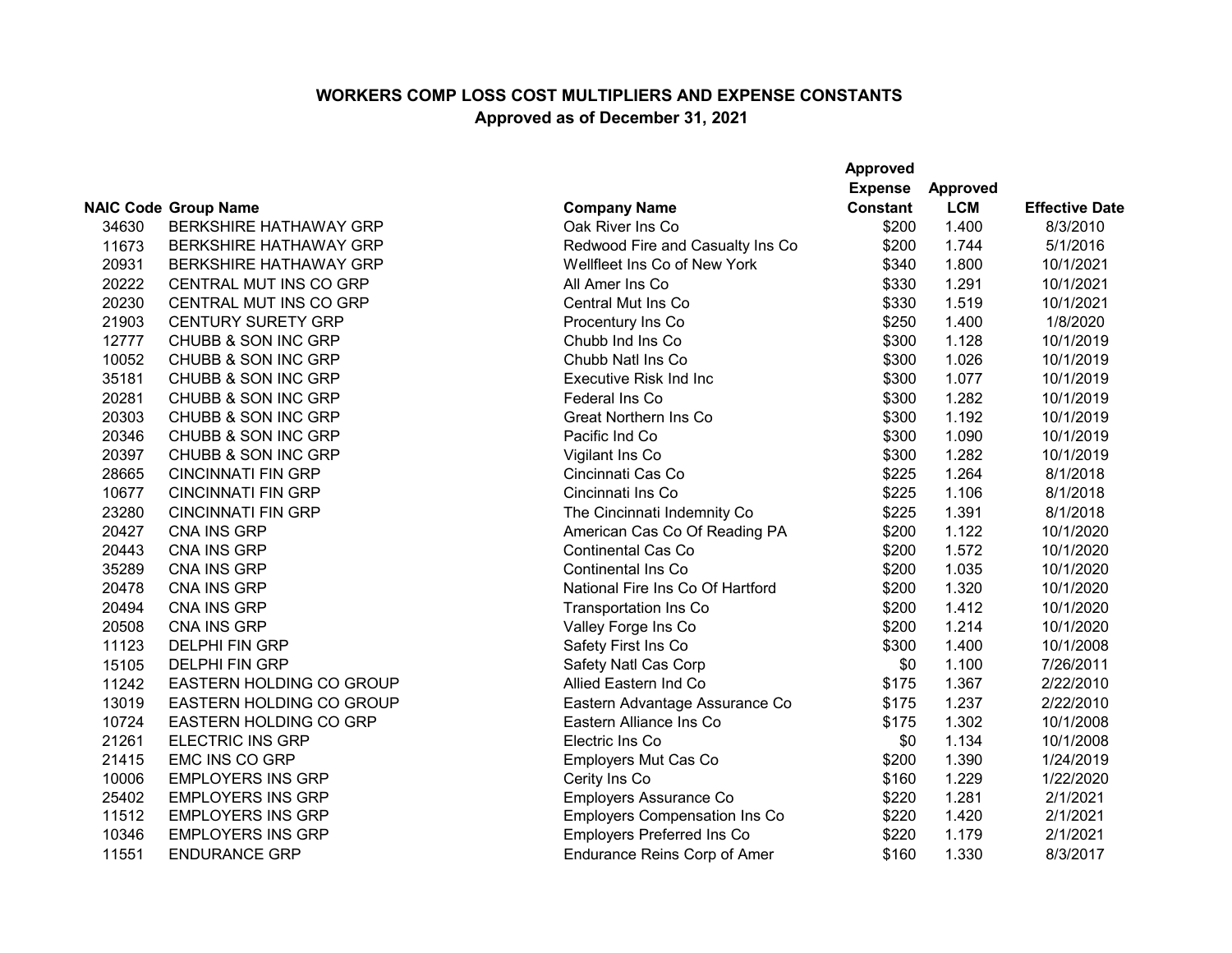|       |                                   |                                     | <b>Approved</b> |                 |                       |
|-------|-----------------------------------|-------------------------------------|-----------------|-----------------|-----------------------|
|       |                                   |                                     | <b>Expense</b>  | <b>Approved</b> |                       |
|       | <b>NAIC Code Group Name</b>       | <b>Company Name</b>                 | <b>Constant</b> | <b>LCM</b>      | <b>Effective Date</b> |
| 25496 | <b>Enstar Group</b>               | <b>StarStone National Ins Co</b>    | \$0             | 1.427           | 5/1/2019              |
| 26263 | <b>ERIE INS GRP</b>               | Erie Ins Co                         | \$210           | 1.283           | 3/1/2011              |
| 16233 | <b>ERIE INS GRP</b>               | Erie Ins Co Of NY                   | \$210           | 1.043           | 4/1/2012              |
| 26830 | <b>ERIE INS GRP</b>               | Erie Ins Prop & Cas Co              | \$210           | 1.374           | 10/1/2008             |
| 35585 | <b>ERIE INS GRP</b>               | Flagship City Ins Co                | \$210           | 1.136           | 5/1/2015              |
| 16044 | <b>EVEREST REINS HOLDINGS GRP</b> | Everest Denali Ins Co               | \$200           | 1.529           | 4/26/2019             |
| 10120 | <b>EVEREST REINS HOLDINGS GRP</b> | <b>Everest Natl Ins Co</b>          | \$200           | 1.450           | 1/1/2021              |
| 16045 | EVEREST REINS HOLDINGS GRP        | Everest Premier Ins Co              | \$200           | 1.112           | 4/26/2019             |
| 31348 | <b>FAIRFAX FIN GRP</b>            | Crum & Forster Ind Co               | \$200           | 1.425           | 1/1/2010              |
| 21105 | <b>FAIRFAX FIN GRP</b>            | North River Ins Co                  | \$200           | 1.221           | 1/1/2010              |
| 10936 | <b>FAIRFAX FIN GRP</b>            | Seneca Ins Co Inc                   | \$242           | 1.270           | 5/1/2018              |
| 21113 | <b>FAIRFAX FIN GRP</b>            | United States Fire Ins Co           | \$200           | 1.357           | 1/1/2010              |
| 13935 | FEDERATED MUT GRP                 | <b>Federated Mut Ins Co</b>         | \$200           | 1.283           | 2/1/2019              |
| 16024 | FEDERATED MUT GRP                 | <b>Federated Reserve Ins Co</b>     | \$200           | 1.475           | 7/1/2019              |
| 28304 | <b>FEDERATED MUT GRP</b>          | <b>Federated Serv Ins Co</b>        | \$200           | 1.155           | 2/1/2019              |
| 13608 | FIRE DISTRICTS NY GROUP           | Fdm Preferred Ins Co Inc            | \$200           | 0.953           | 1/1/2022              |
| 13610 | FIRE DISTRICTS NY GROUP           | Fire Districts Ins Co Inc           | \$200           | 2.167           | 1/1/2022              |
| 37400 | FIRE DISTRICTS NY GROUP           | Fire Districts Of NY Mut Ins Co Inc | \$200           | 1.465           | 1/1/2022              |
| 33278 | <b>FLORISTS MUT GRP</b>           | Florists Ins Co                     | \$200           | 1.503           | 10/1/2019             |
| 13978 | <b>FLORISTS MUT GRP</b>           | Florists Mut Ins Co                 | \$200           | 1.611           | 10/1/2019             |
| 10340 | <b>GLENCOE US HOLDINGS GRP</b>    | Stonington Ins Co                   | \$200           | 1.050           | 11/16/2012            |
| 36307 | <b>GRAY INS GRP</b>               | Gray Ins Co                         | \$250           | 1.430           | 7/15/2015             |
| 22187 | <b>GREATER NY GRP</b>             | Greater NY Mut Ins Co               | \$200           | 1.136           | 10/1/2018             |
| 22195 | <b>GREATER NY GRP</b>             | Insurance Co Of Greater NY          | \$200           | 1.155           | 10/1/018              |
| 11024 | <b>GREATER NY GRP</b>             | Strathmore Ins Co                   | \$200           | 1.087           | 10/1/2018             |
| 42390 | <b>GUARD INS CO GRP</b>           | Amguard Ins Co                      | \$220           | 1.430           | 10/1/2017             |
| 14702 | <b>GUARD INS CO GRP</b>           | Eastguard Ins Co                    | \$220           | 1.330           | 10/1/2017             |
| 31470 | <b>GUARD INS CO GRP</b>           | Norguard Ins Co                     | \$220           | 1.490           | 10/1/2013             |
| 42803 | <b>GUIDEONE INS GRP</b>           | Guideone Elite Ins Co               | \$200           | 1.297           | 7/1/2020              |
| 15032 | <b>GUIDEONE INS GRP</b>           | Guideone Mut Ins Co                 | \$200           | 1.455           | 7/1/2020              |
| 14559 | <b>GUIDEONE INS GRP</b>           | Guideone Specialty Mut Ins Co       | \$200           | 1.633           | 7/1/2020              |
| 41343 | <b>HANNOVER GRP</b>               | <b>HDI-Global Amer Ins Co</b>       | \$215           | 1.479           | 12/15/2021            |
| 23582 | <b>HARLEYSVILLE GRP</b>           | Harleysville Ins Co                 | \$200           | 1.560           | 12/1/2018             |
| 33235 | <b>HARLEYSVILLE GRP</b>           | Harleysville Ins Co of NY           | \$200           | 1.330           | 12/1/2018             |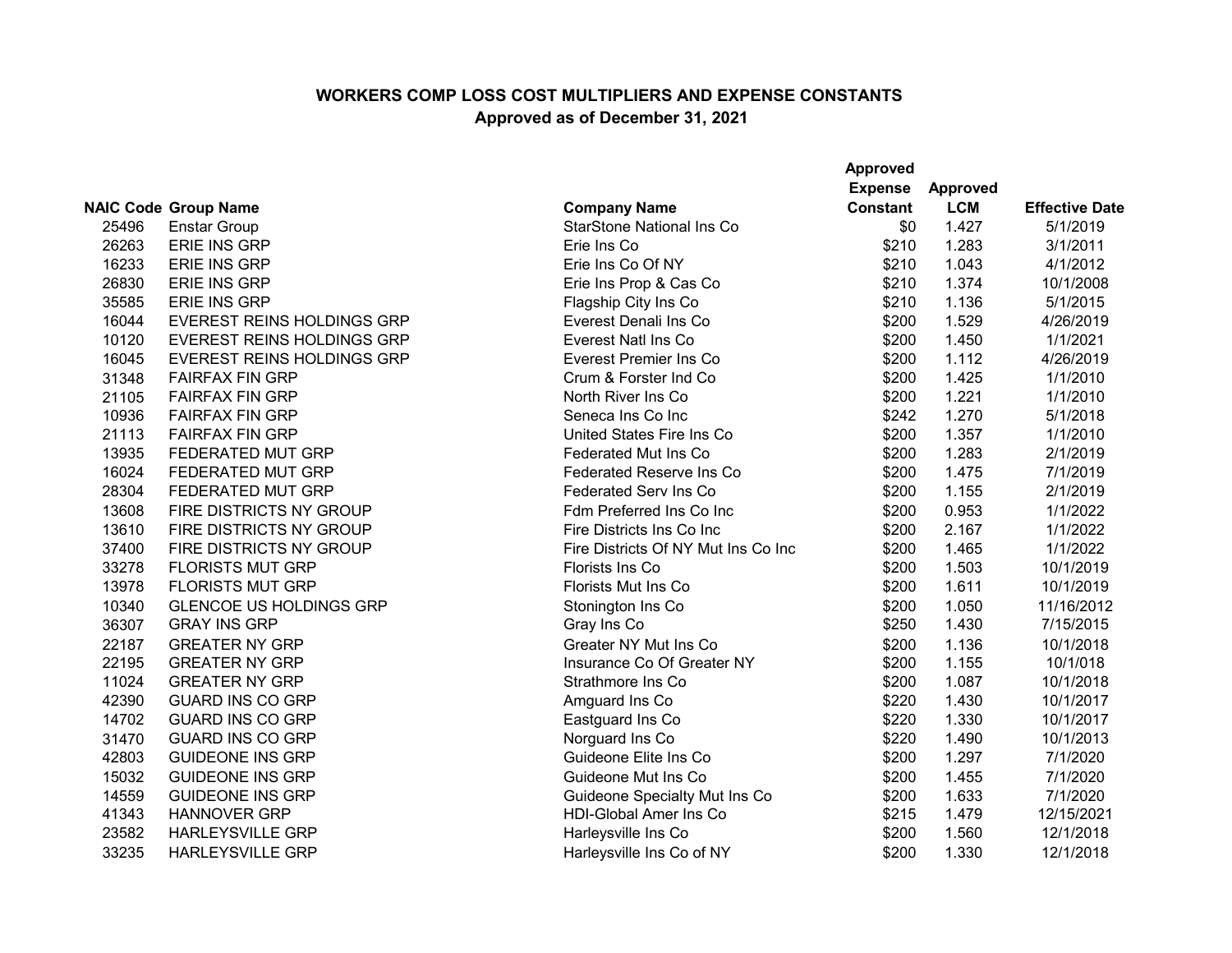|       |                                    |                                     | <b>Approved</b> |                 |                       |
|-------|------------------------------------|-------------------------------------|-----------------|-----------------|-----------------------|
|       |                                    |                                     | <b>Expense</b>  | <b>Approved</b> |                       |
|       | <b>NAIC Code Group Name</b>        | <b>Company Name</b>                 | <b>Constant</b> | <b>LCM</b>      | <b>Effective Date</b> |
| 35696 | <b>HARLEYSVILLE GRP</b>            | Harleysville Preferred Ins Co       | \$200           | 1.200           | 12/1/2018             |
| 26182 | <b>HARLEYSVILLE GRP</b>            | Harleysville Worcester Ins Co       | \$200           | 1.410           | 12/1/2018             |
| 22357 | <b>HARTFORD FIRE &amp; CAS GRP</b> | Hartford Accident & Ind Co          | \$200           | 1.032           | 2/1/2019              |
| 29424 | <b>HARTFORD FIRE &amp; CAS GRP</b> | Hartford Cas Ins Co                 | \$200           | 1.283           | 4/1/2013              |
| 19682 | <b>HARTFORD FIRE &amp; CAS GRP</b> | Hartford Fire In Co                 | \$200           | 1.216           | 4/1/2013              |
| 37478 | <b>HARTFORD FIRE &amp; CAS GRP</b> | Hartford Ins Co Of The Midwest      | \$200           | 1.081           | 4/1/2013              |
| 30104 | HARTFORD FIRE & CAS GRP            | <b>Hartford Underwriters Ins Co</b> | \$200           | 1.419           | 4/1/2013              |
| 34690 | HARTFORD FIRE & CAS GRP            | Property & Cas Ins Co Of Hartford   | \$200           | 1.486           | 4/1/2013              |
| 11000 | <b>HARTFORD FIRE &amp; CAS GRP</b> | Sentinel Ins Co Ltd                 | \$200           | 1.148           | 4/1/2013              |
| 27120 | HARTFORD FIRE & CAS GRP            | Trumbull Ins Co                     | \$200           | 1.081           | 4/1/2013              |
| 29459 | <b>HARTFORD FIRE &amp; CAS GRP</b> | Twin City Fire Ins Co Co            | \$200           | 1.351           | 4/1/2013              |
| 18694 | HOUSTON INTERNL INS GRP            | <b>Great Midwest Ins Co</b>         | \$200           | 1.310           | 7/18/2016             |
| 35408 | <b>HOUSTON INTERNL INS GRP</b>     | Imperium Ins Co                     | \$200           | 1.310           | 11/1/2011             |
| 26433 | <b>IAT REINS CO GRP</b>            | Harco Natl Ins Co                   | \$0             | 1.000           | 5/22/2020             |
| 28886 | <b>IAT REINS CO GRP</b>            | Transguard Ins Co Of Amer Inc       | \$40            | 1.351           | 10/1/2020             |
| 40029 | <b>ICW GRP</b>                     | Explorer Ins Co                     | \$200           | 1.440           | 12/1/2018             |
| 27847 | <b>ICW GRP</b>                     | Insurance Co Of The West            | \$200           | 1.390           | 1/15/2019             |
| 31925 | James River Grp                    | Falls Lake National Ins Co          | \$200           | 1.436           | 01/10/14              |
| 30175 | <b>KERNAN GRP</b>                  | Oriska Ins Co                       | \$200           | 1.340           | 10/1/2008             |
| 24066 | <b>LIBERTY MUT GRP</b>             | American Fire & Cas Co              | \$200           | 1.158           | 2/1/2020              |
| 21458 | <b>LIBERTY MUT GRP</b>             | Employers Ins of Wausau             | \$230           | 1.440           | 8/1/2018              |
| 11045 | <b>LIBERTY MUT GRP</b>             | <b>Excelsior Ins Co</b>             | \$200           | 1.430           | 12/1/2016             |
| 33588 | <b>LIBERTY MUT GRP</b>             | First Liberty Ins Corp              | \$230           | 1.300           | 8/1/2018              |
| 42404 | <b>LIBERTY MUT GRP</b>             | Liberty Ins Corp                    | \$230           | 1.150           | 8/1/2018              |
| 23035 | <b>LIBERTY MUT GRP</b>             | Liberty Mut Fire Ins Co             | \$230           | 1.210           | 8/1/2018              |
| 23043 | <b>LIBERTY MUT GRP</b>             | Liberty Mut Ins Co                  | \$230           | 1.440           | 8/1/2018              |
| 33600 | <b>LIBERTY MUT GRP</b>             | <b>LM Ins Corp</b>                  | \$230           | 1.050           | 8/1/2018              |
| 24171 | <b>LIBERTY MUT GRP</b>             | Netherlands Ins Co The              | \$200           | 1.163           | 12/1/2016             |
| 24074 | <b>LIBERTY MUT GRP</b>             | Ohio Cas Ins Co                     | \$200           | 1.593           | 2/1/2020              |
| 24082 | <b>LIBERTY MUT GRP</b>             | Ohio Security Ins Co                | \$200           | 1.431           | 2/1/2020              |
| 18333 | <b>LIBERTY MUT GRP</b>             | Peerless Ind Ins Co                 | \$200           | 1.588           | 12/1/2016             |
| 24198 | <b>LIBERTY MUT GRP</b>             | Peerless Ins Co                     | \$200           | 1.291           | 12/1/2016             |
| 26069 | <b>LIBERTY MUT GRP</b>             | Wausau Business Ins Co              | \$230           | 1.330           | 7/1/2014              |
| 26425 | <b>LIBERTY MUT GRP</b>             | Wausau General Ins Co               | \$230           | 1.222           | 7/1/2014              |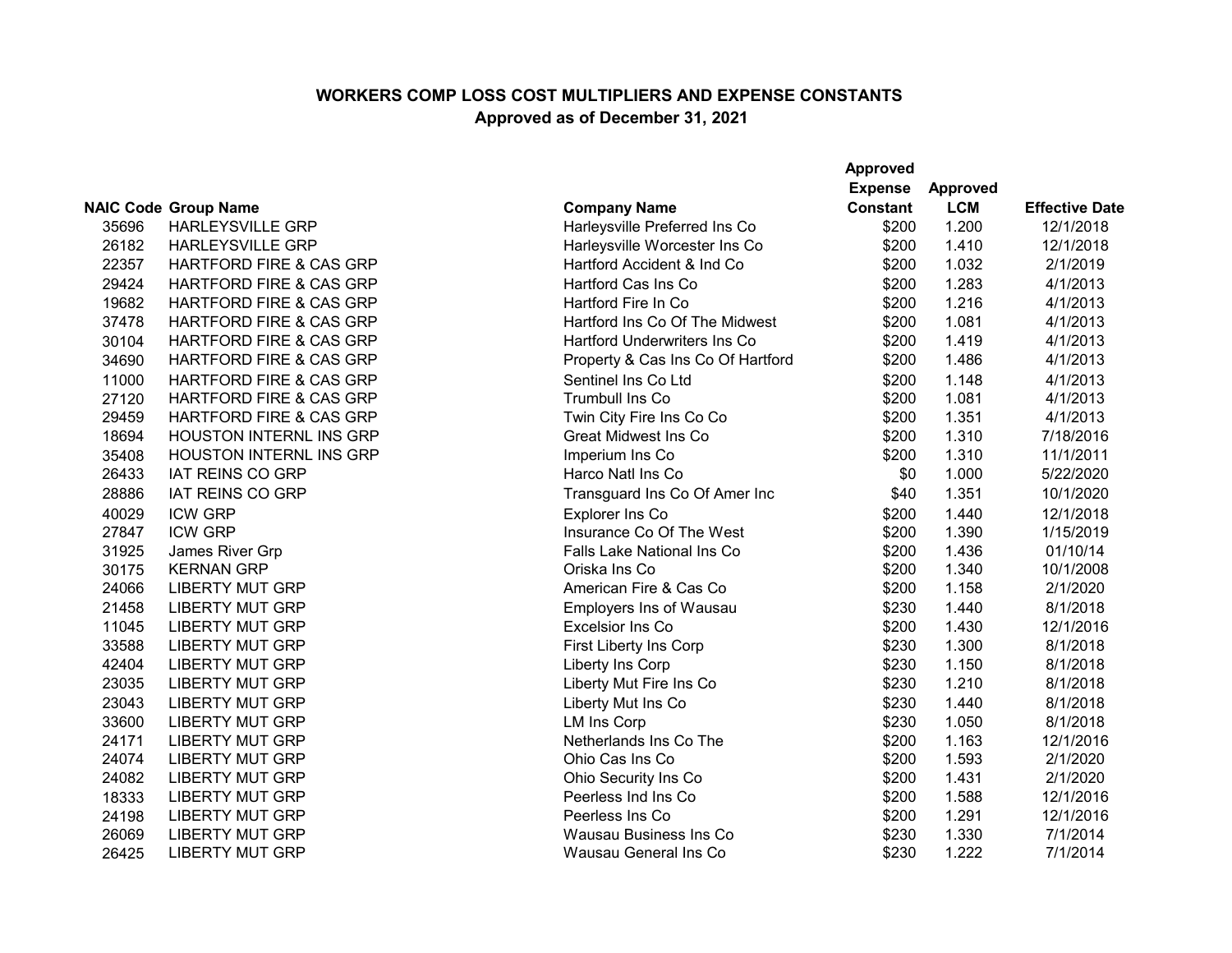|       |                                        |                                     | <b>Approved</b><br><b>Expense</b> | Approved   |                       |
|-------|----------------------------------------|-------------------------------------|-----------------------------------|------------|-----------------------|
|       | <b>NAIC Code Group Name</b>            | <b>Company Name</b>                 | <b>Constant</b>                   | <b>LCM</b> | <b>Effective Date</b> |
| 26042 | <b>LIBERTY MUT GRP</b>                 | Wausau Underwriters Ins Co          | \$230                             | 1.438      | 2/1/2017              |
| 44393 | <b>LIBERTY MUT GRP</b>                 | West American Ins Co                | \$200                             | 1.288      | 2/1/2020              |
| 29939 | MAIN STREET AMER GRP                   | Main St Amer Assur Co               | \$200                             | 1.108      | 3/1/2018              |
| 14788 | MAIN STREET AMER GRP                   | NGM Ins Co                          | \$200                             | 1.304      | 3/1/2018              |
| 40231 | <b>MAIN STREET AMER GRP</b>            | Old Dominion Ins Co                 | \$200                             | 1.454      | 3/1/2018              |
| 11030 | MAINE EMPLOYERS MUT INS GRP            | Memic Ind Co                        | \$180                             | 1.190      | 12/1/2016             |
| 11149 | MAINE EMPLOYERS MUTUAL INSURANCE GROUP | Maine Employers Mutual Insurance Co | \$180                             | 1.390      | 10/1/2019             |
| 14164 | MAINE EMPLOYERS MUTUAL INSURANCE GROUP | <b>MEMIC Casualty Company</b>       | \$180                             | 1.540      | 11/3/2021             |
| 28932 | <b>MARKEL CORP GRP</b>                 | Markel Amer Ins Co                  | \$160                             | 1.350      | 1/1/2021              |
| 38970 | <b>MARKEL CORP GRP</b>                 | Markel Ins Co                       | \$160                             | 1.180      | 1/1/2021              |
| 18023 | <b>MEADOWBROOK INS GRP</b>             | Star Ins Co                         | \$250                             | 1.640      | 1/8/2020              |
| 25780 | <b>MEADOWBROOK INS GRP</b>             | Williamsburg Natl Ins Co            | \$250                             | 1.650      | 1/8/2020              |
| 14478 | <b>MERCER INS GRP</b>                  | Mercer Ins Co                       | \$200                             | 1.310      | 10/1/2008             |
| 23329 | <b>MERCHANTS MUT GRP</b>               | Merchants Mut Ins Co                | \$200                             | 1.316      | 10/1/2021             |
| 12901 | <b>MERCHANTS MUT GRP</b>               | Merchants Preferred Ins Co          | \$200                             | 1.152      | 10/1/2021             |
| 20362 | MITSUI SUMITOMO INS GRP                | Mitsui Sumitomo Ins Co of Amer      | \$225                             | 1.214      | 1/1/2016              |
| 22551 | MITSUI SUMITOMO INS GRP                | Mitsui Sumitomo Ins USA Inc         | \$225                             | 1.429      | 1/1/2016              |
| 13331 | <b>MOTORISTS MUT</b>                   | American Hardware Mut Ins Co        | \$200                             | 1.306      | 10/1/2008             |
| 19720 | <b>MUNICH RE GRP</b>                   | American Alt Ins Corp               | \$290                             | 1.540      | 5/1/2013              |
| 42579 | NATIONWIDE CORP GRP                    | Allied Property & Casualty Ins Co   | \$200                             | 1.192      | 5/1/2016              |
| 19100 | NATIONWIDE CORP GRP                    | <b>AMCO Insurance Company</b>       | \$200                             | 1.311      | 5/1/2016              |
| 42587 | NATIONWIDE CORP GRP                    | Depositors Ins Co                   | \$200                             | 1.072      | 5/1/2016              |
| 11991 | NATIONWIDE CORP GRP                    | National Cas Co                     | \$266                             | 1.417      | 10/1/2020             |
| 28223 | NATIONWIDE CORP GRP                    | Nationwide Agribusiness Ins Co      | \$266                             | 1.428      | 10/1/2020             |
| 10723 | NATIONWIDE CORP GRP                    | Nationwide Assur Co                 | \$200                             | 1.192      | 5/1/2021              |
| 23760 | NATIONWIDE CORP GRP                    | Nationwide Gen Ins Co               | \$200                             | 1.094      | 5/1/2021              |
| 25453 | NATIONWIDE CORP GRP                    | Nationwide Ins Co Of Amer           | \$200                             | 1.560      | 5/1/2021              |
| 23779 | NATIONWIDE CORP GRP                    | Nationwide Mut Fire Ins Co          | \$200                             | 1.311      | 1/1/2014              |
| 23787 | NATIONWIDE CORP GRP                    | Nationwide Mut Ins Co               | \$200                             | 1.410      | 5/1/2021              |
| 37877 | NATIONWIDE CORP GRP                    | Nationwide Prop & Cas Ins Co        | \$200                             | 1.311      | 5/1/2021              |
| 12122 | NEW JERSEY MANUFACTURERS GRP           | New Jersey Manufacturers Ins Co     | \$220                             | 1.462      | 10/1/2021             |
| 25569 | <b>NEW YORK MARINE &amp; GEN GRP</b>   | Gotham Ins Co                       | \$225                             | 0.847      | 12/28/2018            |
| 16608 | <b>NEW YORK MARINE &amp; GEN GRP</b>   | New York Marine & Gen Ins Co        | \$225                             | 1.414      | 12/1/2017             |
| 20095 | <b>OLD REPUBLIC GRP</b>                | <b>Bituminous Cas Corp</b>          | \$200                             | 1.333      | 10/1/2008             |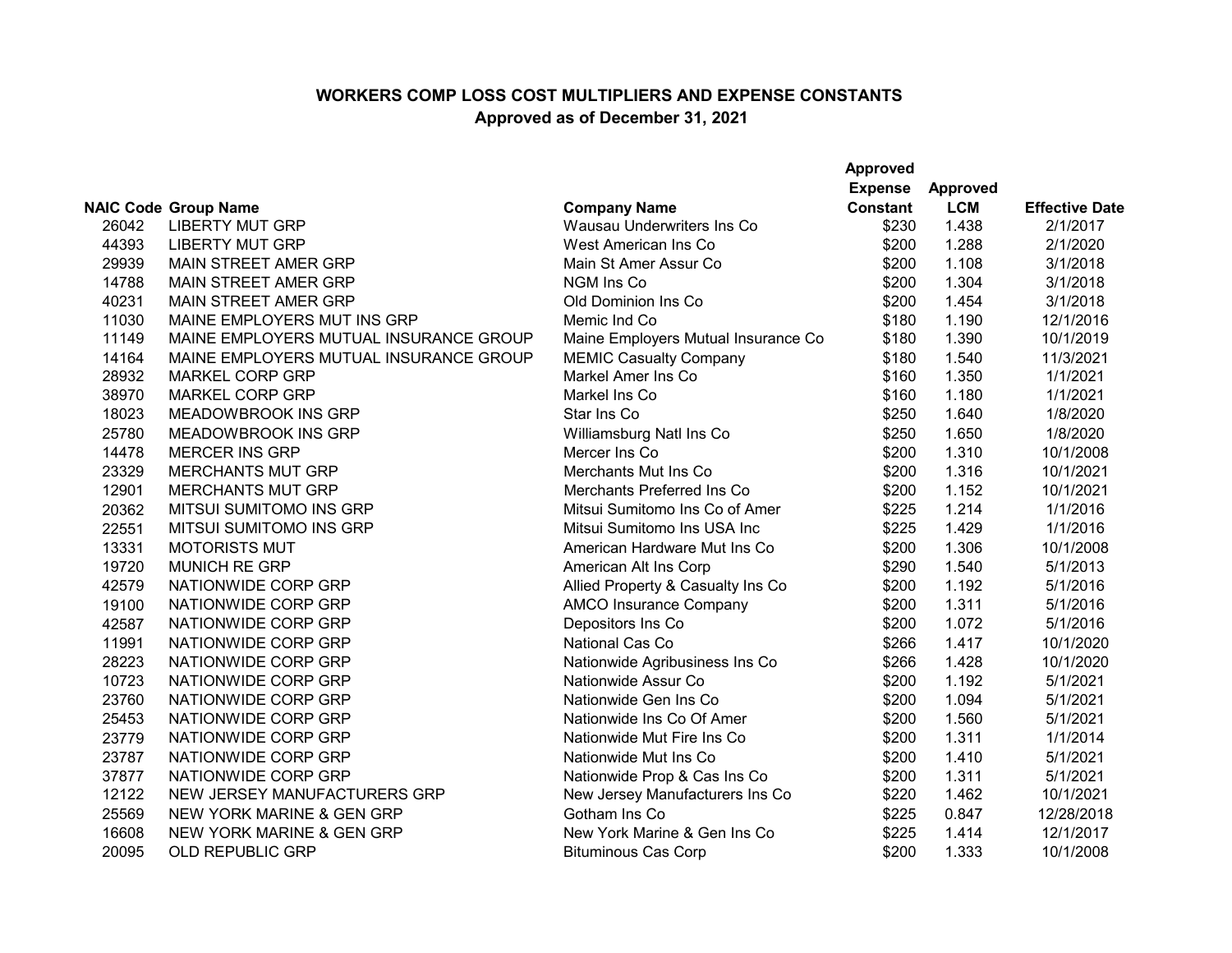|       |                                |                                      | <b>Approved</b> |            |                       |
|-------|--------------------------------|--------------------------------------|-----------------|------------|-----------------------|
|       |                                |                                      | <b>Expense</b>  | Approved   |                       |
|       | <b>NAIC Code Group Name</b>    | <b>Company Name</b>                  | <b>Constant</b> | <b>LCM</b> | <b>Effective Date</b> |
| 20109 | <b>OLD REPUBLIC GRP</b>        | Bituminous Fire & Marine Ins Co      | \$200           | 1.333      | 10/1/2008             |
| 11371 | <b>OLD REPUBLIC GRP</b>        | Great West Cas Co                    | \$250           | 1.377      | 11/1/2014             |
| 24139 | OLD REPUBLIC GRP               | Old Republic Gen Ins Corp            | \$200           | 1.520      | 1/1/2020              |
| 24147 | <b>OLD REPUBLIC GRP</b>        | Old Republic Ins Co                  | \$200           | 1.240      | 3/15/2011             |
| 18376 | PARTNERS LTD GRP               | Hermitage Ins Co                     | \$200           | 1.215      | 12/1/2011             |
| 14982 | PENN MILLER GRP                | Penn Millers Ins Co                  | \$200           | 1.466      | 12/15/2019            |
| 36897 | PENNSYLVANIA MANUFACTURERS GRP | Manufacturers Alliance Ins Co        | \$180           | 1.480      | 3/1/2015              |
| 12262 | PENNSYLVANIA MANUFACTURERS GRP | Pennsylvania Manufacturers Assoc Ins | \$180           | 1.346      | 3/1/2015              |
| 41424 | PENNSYLVANIA MANUFACTURERS GRP | Pennsylvania Manufacturers Ind Co    | \$180           | 1.122      | 3/1/2015              |
| 14990 | PENNSYLVANIA NATL INS GRP      | Pennsylvania Natl Mut Cas Ins Co     | \$250           | 1.426      | 10/1/2014             |
| 16356 | PHARMACISTS MUTUAL GROUP       | Chiron Ins. Co.                      | \$200           | 1.3, 1.372 | 1/26/21, 10/1/21      |
| 13714 | PHARMACISTS MUTUAL GROUP       | <b>Pharmacists Mutual Ins Co</b>     | \$200           | 1.193      | 7/1/2021              |
| 40177 | PUBLIC SERV GRP                | Paramount Ins Co                     | \$200           | 1.114      | 10/1/2008             |
| 15059 | PUBLIC SERV GRP                | Public Service Mut Ins Co            | \$0             | 1.000      | 4/14/2020             |
| 10997 | PUBLIC SERV GRP                | Western Select Ins Co                | \$200           | 1.311      | 8/15/2016             |
| 24414 | QBE INS GRP                    | General Cas Co Of WI                 | \$200           | 1.580      | 6/1/2019              |
| 27740 | QBE INS GRP                    | North Pointe Ins Co                  | \$200           | 1.375      | 6/1/2019              |
| 37257 | QBE INS GRP                    | Praetorian Ins Co                    | \$200           | 1.580      | 6/1/2019              |
| 39217 | QBE INS GRP                    | QBE Ins Corp                         | \$200           | 1.675      | 6/1/2019              |
| 37303 | QBE INS GRP                    | Redland Ins Co                       | \$0             | 1.000      | 1/1/2017              |
| 24449 | QBE INS GRP                    | Regent Ins Co                        | \$200           | 1.375      | 6/1/2019              |
| 26379 | RANDALL AND QUILTER INV GRP    | Accredited Surety & Cas Co Inc       | \$210           | 1.180      | 12/1/2020             |
| 13056 | <b>RLI INS GRP</b>             | <b>RLI Ins Co</b>                    | \$200           | 1.250      | 10/1/2019             |
| 19690 | <b>SAFECO INS GRP</b>          | American Economy Ins Co              | \$200           | 1.359      | 10/1/2014             |
| 19704 | <b>SAFECO INS GRP</b>          | American States Ins Co               | \$200           | 1.490      | 10/1/2014             |
| 24732 | <b>SAFECO INS GRP</b>          | General Ins Co Of Amer               | \$200           | 1.490      | 10/1/2014             |
| 12572 | SELECTIVE INS GRP              | Selective Ins Co Of Amer             | \$200           | 1.375      | 1/1/2021              |
| 13730 | SELECTIVE INS GRP              | Selective Ins Co Of NY               | \$200           | 1.100      | 1/1/2021              |
| 19259 | <b>SELECTIVE INS GRP</b>       | Selective Ins Co Of SC               | \$200           | 1.238      | 1/1/2021              |
| 26301 | SELECTIVE INS GRP              | Selective Way Ins Co                 | \$200           | 1.306      | 1/1/2021              |
| 23434 | <b>SENTRY INS GRP</b>          | Middlesex Ins Co                     | \$200           | 1.243      | 1/1/2012              |
| 23442 | <b>SENTRY INS GRP</b>          | Patriot Gen Ins Co                   | \$200           | 1.178      | 1/1/2012              |
| 28460 | <b>SENTRY INS GRP</b>          | Sentry Cas Co                        | \$0             | 1.068      | 12/22/2011            |
| 24988 | <b>SENTRY INS GRP</b>          | Sentry Ins A Mut Co                  | \$200           | 1.243      | 1/1/2012              |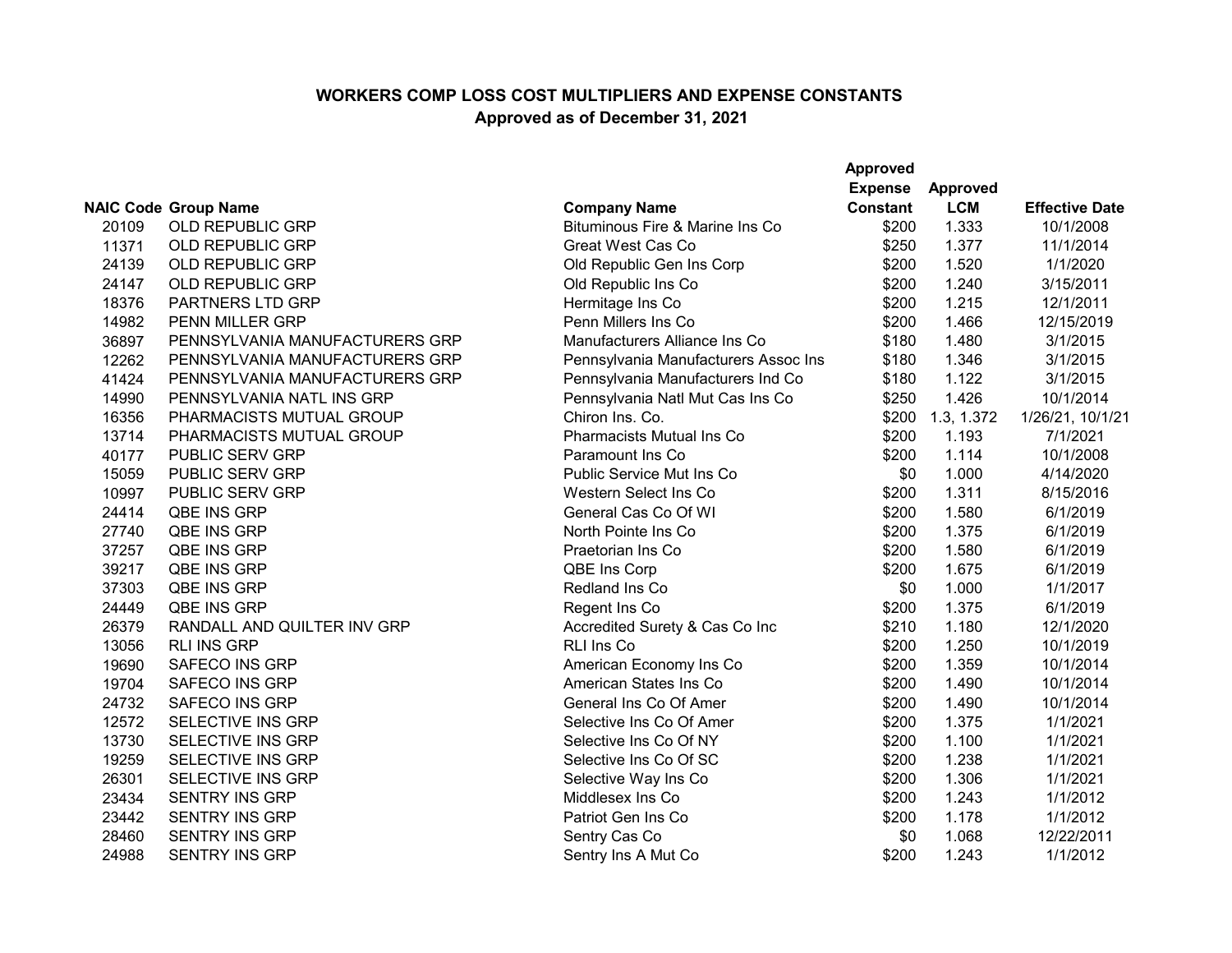|       |                               |                                      | <b>Approved</b><br><b>Expense</b> | <b>Approved</b> |                       |
|-------|-------------------------------|--------------------------------------|-----------------------------------|-----------------|-----------------------|
|       | <b>NAIC Code Group Name</b>   | <b>Company Name</b>                  | <b>Constant</b>                   | <b>LCM</b>      | <b>Effective Date</b> |
| 21180 | <b>SENTRY INS GRP</b>         | Sentry Select Ins Co                 | \$200                             | 1.355           | 1/1/2012              |
| 11398 | <b>SM MARIANO GRP</b>         | Guarantee Ins Co                     | \$200                             | 1.480           | 3/1/2012              |
| 38997 | SOMPO JAPAN INS GRP           | Sompo Japan Fire & Mar Ins Co Amer   | \$200                             | 1.104           | 10/1/2015             |
| 11126 | SOMPO JAPAN INS GRP           | Sompo Japan Ins Co of Amer           | \$200                             | 1.248           | 10/1/2015             |
| 38318 | <b>Starr Group</b>            | Starr Indemnity and Liability Co     | \$215                             | 1.472           | 3/15/2019             |
| 16109 | <b>Starr Group</b>            | <b>Starr Specialty Ins Co</b>        | \$215                             | 1.215           | 3/15/2019             |
| 25143 | <b>STATE FARM GRP</b>         | State Farm Fire And Cas Co           | \$100                             | 1.476           | 10/1/2010             |
| 22608 | <b>STATE NATL GRP</b>         | National Specialty Ins Co            | \$200                             | 1.200           | 10/30/2019            |
| 12831 | <b>STATE NATL GRP</b>         | State Natl Ins Co Inc                | \$200                             | 1.285           | 1/1/2017              |
| 29700 | SWISS RE GRP                  | North Amer Elite Ins Co              | \$250                             | 1.203           | 10/18/2021            |
| 29874 | SWISS RE GRP                  | North Amer Specialty Ins Co          | \$250                             | 1.337           | 10/18/2021            |
| 32778 | SWISS RE GRP                  | Washington Intl Ins Co               | \$250                             | 1.404           | 10/18/2021            |
| 39845 | SWISS RE GRP                  | <b>Westport Ins Corp</b>             | \$250                             | 1.353           | 10/1/2008             |
| 10212 | THE HANOVER INS GRP           | Allmerica Fin Alliance Ins Co        | \$200                             | 1.419           | 5/1/2020              |
| 41840 | THE HANOVER INS GRP           | Allmerica Fin Benefit Ins Co         | \$200                             | 1.032           | 5/1/2020              |
| 31534 | THE HANOVER INS GRP           | Citizens Ins Co Of Amer              | \$200                             | 1.180           | 5/1/2020              |
| 36064 | THE HANOVER INS GRP           | Hanover American Ins Co              | \$200                             | 1.100           | 5/1/2020              |
| 22292 | THE HANOVER INS GRP           | Hanover Ins Co                       | \$200                             | 1.320           | 5/1/2020              |
| 22306 | THE HANOVER INS GRP           | Massachusetts Bay Ins Co             | \$200                             | 1.250           | 5/1/2020              |
| 32301 | TOKIO MARINE HOLDINGS INC GRP | <b>TNUS Ins Co</b>                   | \$200                             | 1.182           | 1/1/2020              |
| 12904 | TOKIO MARINE HOLDINGS INC GRP | Tokio Marine & Nichido Fire Ins Co   | \$200                             | 1.537           | 2/1/2013              |
| 10945 | TOKIO MARINE HOLDINGS INC GRP | Tokio Marine America Ins Co          | \$200                             | 1.512           | 1/1/2020              |
| 41238 | TOKIO MARINE HOLDINGS INC GRP | Trans Pacific Ins Co                 | \$200                             | 1.270           | 1/1/2020              |
| 17205 | <b>TOWER GRP</b>              | Castlepoint Ins Co                   | \$0                               | 1.000           | 1/1/2021              |
| 15586 | <b>TOWER GRP</b>              | Preserver Ins Co                     | \$0                               | 1.000           | 1/1/2021              |
| 44300 | <b>TOWER GRP</b>              | Tower Ins Co Of NY                   | \$0                               | 1.000           | 1/1/2021              |
| 43702 | <b>TOWER GRP</b>              | <b>Tower National Ins Co</b>         | \$0                               | 1.000           | 1/1/2021              |
| 16223 | <b>Transit General Group</b>  | Transit General Ins Co of NY         | \$200                             | 1.258           | 12/28/2021            |
| 41769 | <b>TRAVELERS GRP</b>          | Athena Assur Co                      | \$0                               | 1.000           | 6/14/2021             |
| 25615 | <b>TRAVELERS GRP</b>          | Charter Oak Fire Ins Co              | \$200                             | 1.025           | 8/1/2019              |
| 36463 | <b>TRAVELERS GRP</b>          | Discover Prop & Cas Ins Co           | \$0                               | 1.000           | 6/14/2021             |
| 35386 | <b>TRAVELERS GRP</b>          | Fidelity & Guar Ins Co               | \$200                             | 1.118           | 10/1/2008             |
| 25879 | <b>TRAVELERS GRP</b>          | Fidelity & Guar Ins Underwriters Inc | \$200                             | 1.183           | 10/1/2008             |
| 25623 | <b>TRAVELERS GRP</b>          | Phoenix Ins Co                       | \$200                             | 1.475           | 4/15/2019             |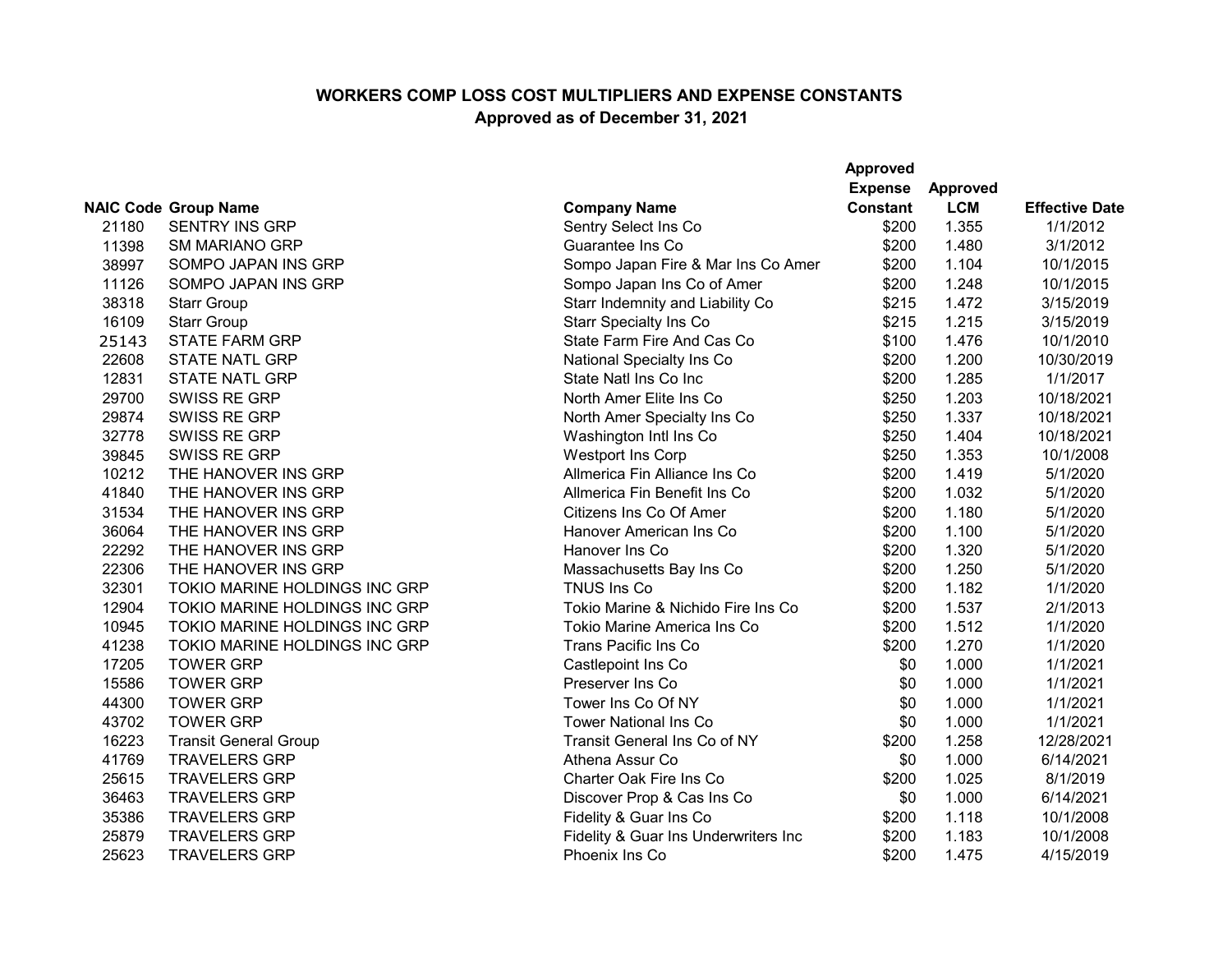|       |                             |                                   | Approved<br><b>Expense</b> | <b>Approved</b> |                       |
|-------|-----------------------------|-----------------------------------|----------------------------|-----------------|-----------------------|
|       | <b>NAIC Code Group Name</b> | <b>Company Name</b>               | <b>Constant</b>            | <b>LCM</b>      | <b>Effective Date</b> |
| 24767 | <b>TRAVELERS GRP</b>        | St Paul Fire & Marine Ins Co      | \$200                      | 1.315           | 10/1/2008             |
| 24775 | <b>TRAVELERS GRP</b>        | St Paul Guardian Ins Co           | \$200                      | 1.381           | 10/1/2008             |
| 24791 | <b>TRAVELERS GRP</b>        | St Paul Mercury Ins Co            | \$200                      | 1.183           | 10/1/2008             |
| 19224 | <b>TRAVELERS GRP</b>        | St Paul Protective Ins Co         | \$200                      | 1.381           | 10/1/2008             |
| 19038 | <b>TRAVELERS GRP</b>        | Travelers Cas & Surety Co         | \$200                      | 1.341           | 4/15/2019             |
| 19046 | <b>TRAVELERS GRP</b>        | Travelers Cas Ins Co Of Amer      | \$200                      | 1.408           | 4/15/2019             |
| 25658 | <b>TRAVELERS GRP</b>        | Travelers Ind Co                  | \$200                      | 1.274           | 4/15/2019             |
| 25666 | <b>TRAVELERS GRP</b>        | Travelers Ind Co Of Amer          | \$200                      | 1.140           | 4/15/2019             |
| 25682 | <b>TRAVELERS GRP</b>        | Travelers Ind Co Of CT            | \$200                      | 1.207           | 4/15/2019             |
| 25674 | <b>TRAVELERS GRP</b>        | Travelers Property Cas Co Of Amer | \$200                      | 1.081           | 10/1/2021             |
| 25887 | <b>TRAVELERS GRP</b>        | US Fidelity & Guaranty Co         | \$200                      | 1.315           | 10/1/2008             |
| 37893 | <b>UNION LABOR GRP</b>      | <b>Ullico Cas Co</b>              | \$200                      | 1.300           | 2/1/2011              |
| 25984 | <b>UTICA GRP</b>            | Graphic Arts Mut Ins Co           | \$200                      | 1.535           | 5/1/2015              |
| 12475 | <b>UTICA GRP</b>            | Republic-Franklin Ins Co          | \$200                      | 1.245           | 5/1/2015              |
| 25976 | <b>UTICA GRP</b>            | Utica Mut Ins Co                  | \$200                      | 1.429           | 5/1/2015              |
| 13998 | <b>UTICA GRP</b>            | Utica Nat Ins Co of Ohio          | \$200                      | 1.167           | 5/1/2015              |
| 10687 | <b>UTICA GRP</b>            | Utica Natl Assur Co               | \$200                      | 1.337           | 5/1/2015              |
| 43478 | <b>UTICA GRP</b>            | Utica Natl Ins Co Of TX           | \$200                      | 1.068           | 5/1/2016              |
| 43451 | <b>UTICA GRP</b>            | Utica Specialty Risk Ins Co       | \$200                      | 1.032           | 4/1/2017              |
| 24112 | <b>WESTFIELD GRP</b>        | Westfield Ins Co                  | \$200                      | 1.393           | 10/1/2008             |
| 27154 | <b>WHITE MOUNTAINS GRP</b>  | Atlantic Specialty Ins Co         | \$180                      | 1.100           | 2/1/2016              |
| 20648 | <b>WHITE MOUNTAINS GRP</b>  | Employers Fire Ins Co             | \$0                        | 1.000           | 5/1/2018              |
| 15645 | <b>WHITE MOUNTAINS GRP</b>  | <b>OBI America Ins Co</b>         | \$190                      | 1.202           | 5/1/2018              |
| 14190 | <b>White Mountains Grp</b>  | <b>OBI National Ins Co</b>        | \$200                      | 1.304           | 12/1/2013             |
| 20621 | <b>WHITE MOUNTAINS GRP</b>  | OneBeacon Amer Ins Co             | \$0                        | 1.000           | 5/1/2018              |
| 21970 | <b>WHITE MOUNTAINS GRP</b>  | OneBeacon Ins Co                  | \$0                        | 1.000           | 5/1/2018              |
| 31325 | <b>WR BERKLEY CORP GRP</b>  | Acadia Ins Co                     | \$200                      | 1.400           | 2/1/2020              |
| 44318 | <b>WR BERKLEY CORP GRP</b>  | Admiral Ind Co                    | \$200                      | 1.440           | 2/1/2020              |
| 15911 | <b>WR BERKLEY CORP GRP</b>  | American Mining Ins Co            | \$200                      | 1.400           | 4/1/2020              |
| 38911 | <b>WR BERKLEY CORP GRP</b>  | Berkley Natl Insurance Co         | \$200                      | 1.050           | 1/1/2017              |
| 29580 | <b>WR BERKLEY CORP GRP</b>  | <b>Berkley Regional Ins Co</b>    | \$200                      | 1.420           | 1/1/2017              |
| 10510 | <b>WR BERKLEY CORP GRP</b>  | Carolina Cas Ins Co               | \$200                      | 1.460           | 4/1/2020              |
| 33480 | <b>WR BERKLEY CORP GRP</b>  | Clermont Ins Co                   | \$200                      | 1.050           | 2/1/2020              |
| 10804 | <b>WR BERKLEY CORP GRP</b>  | Continental Western Ins Co        | \$200                      | 1.170           | 2/1/2020              |